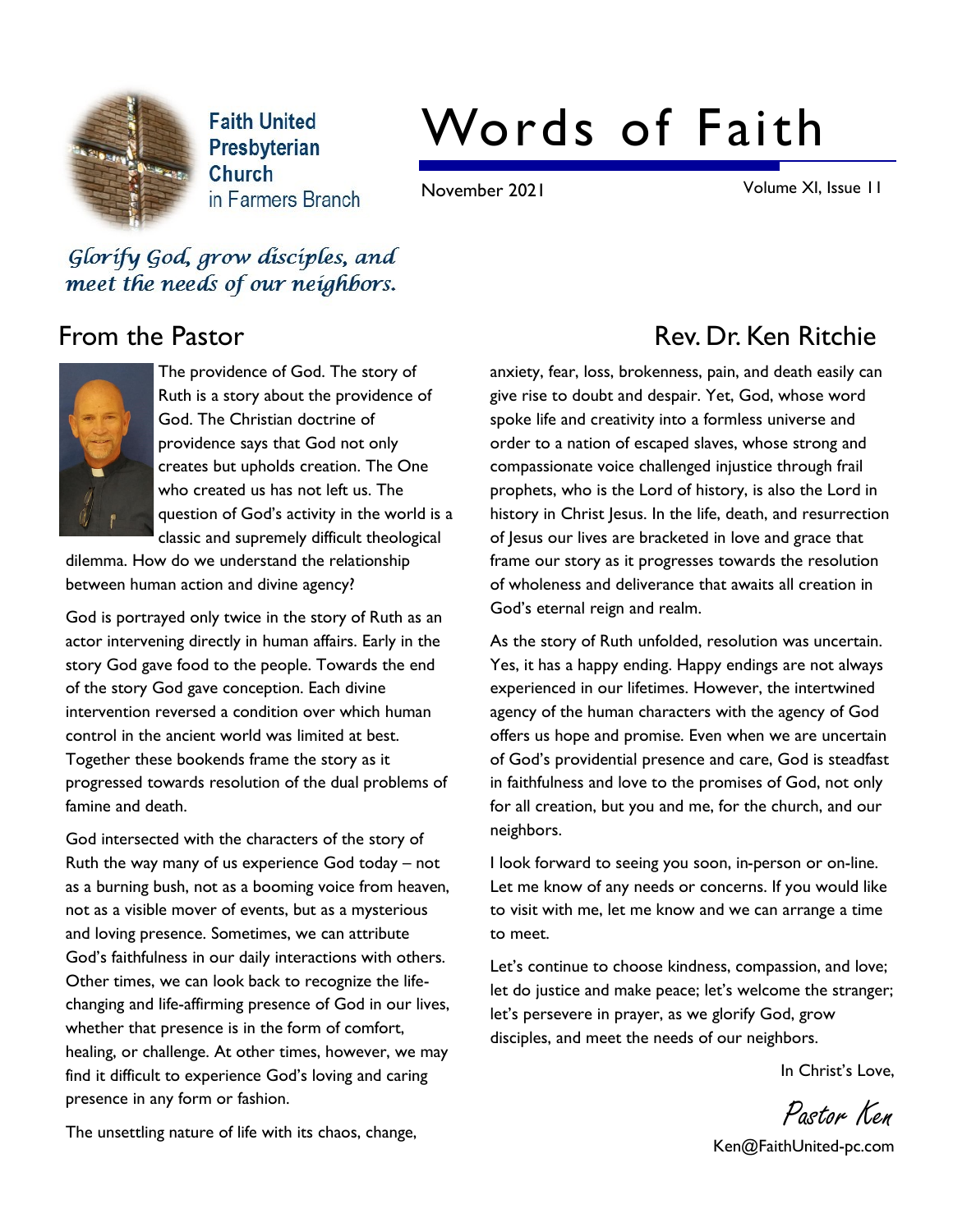## Page 2 Words of Faith

#### Outreach & Evangelism Debbie Rainier

Metrocrest Services Thanksgiving Food Drive - This year we will be accepting monetary donations and nonperishable food items for the food drive from November 1 through November 15. Non-perishable food items for Thanksgiving include canned corn, green beans, potatoes. Other items always in need are Soup, Peanut butter, Canned meat, Canned fruit, Mac & cheese, Cereal. All food must be nonperishable and not expired. No glass, please. Please note "Thanksgiving" or "Xmas" in memo section if donating by check.

Metrocrest Services Christmas Toy Drive "Santa Store" 2021. See below for more info.

Thank you in advance for your consideration and donations to these important Metrocrest Services events. For more information about the events please contact Debbie Rainier, 972-342-2652, debbierainier@yahoo.com or Courtland Lewis, 214-417-9982, rzlewis@gmail.com.



### Weekly Bible Study class **Rich Lewis** Rich Lewis

The class is currently led by Rich Lewis. They will complete their study of the parables on Sunday, 11/14. They will begin a series of Advent lessons on November 21. These lessons will be based on Adam Hamilton's book, Incarnation: Rediscovering the Significance of Christmas. Each session will include a video on a chapter in the book. 11/21: Presidents and Kings; 11/28: The Savior and Our Need for Saving; 12/5: Emmanuel in the Midst of a Pandemic; 12/19: The Light of the World. They will not meet on December 12. They meet from 9:45 to 10:45 in classroom #4.



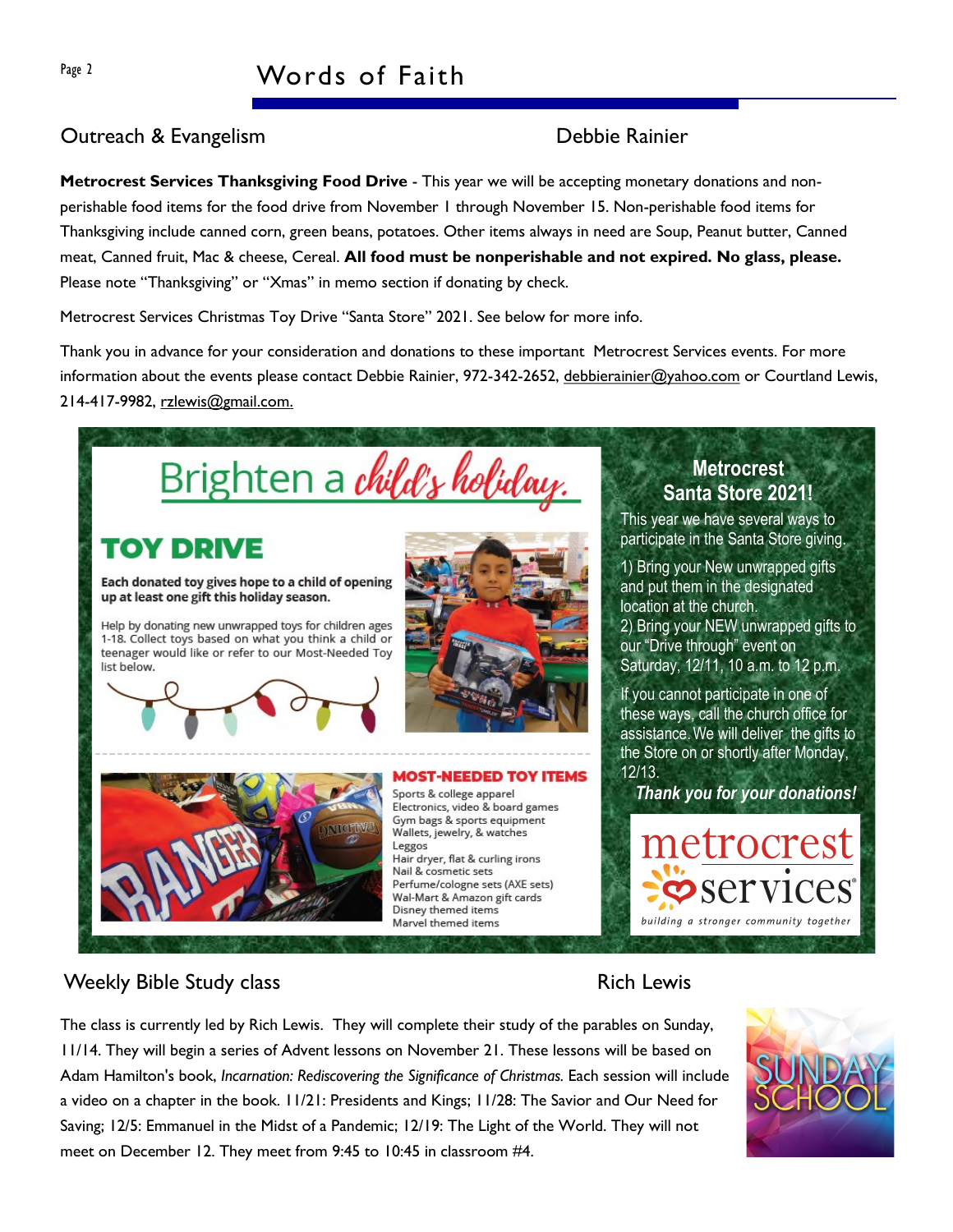#### Happy Birthday!

| November 1 |  |
|------------|--|
|------------|--|

- Cheryl Sparks November 10
- Pepper Durholz

| ※ Helen McKemie            |
|----------------------------|
| November 20                |
| <sup>※</sup> Sharon Meurer |
|                            |



#### Homebound or Recovering:

- © Charley Rae Furrh (Terri Russell's cousin)
- © Freddie Simmons

#### November 18 November 21  $*$  lewell Haworth November 23

Prayers for:

David Duell Dale Durcholz Kathie Heffler Roger Jones Mike Jones © John Marxer

**Betty Laney** Wade Yost

© George & Mozelle Mills © Dennis Van Deventer

## ¯ Teresa Nelson November 30 David Pierce

November 24



Worship services are available In-Person, via Facebook Live, or on our YouTube channel. Worship resources available at www.FaithUnited-pc.com



## Online Giving

We now have online giving available. Just scan the QR Code to the right withyour smartphone or go to our website and click the "Give Now" button. www.FaithUnitedpc.com You will have the option to set up your giving profile. This will make it easy to login anytime you are ready to give, even designated giving like Special Offerings throughout the year. You can also select to donate the 2% fee so Faith United does not in-





1. 2. 3.

#### Order Form for Poinsettias/DUE by Tuesday, 11/16

Time to decorate for Advent! And time to place your order for Poinsettias. Please print your specific dedication/sentiment. You may mail this form with payment attached to the church office by Tuesday, 11/16. Or complete an order card and place in the box in the Narthex. Please note "Poinsettia" in the memo section. Mail form & checks to Faith United Presbyterian Church, 12717 Marsh Lane, Farmers Branch, TX 75234.

| I (we) wish to order | poinsettias at \$11.00 each. Please check one: |                      |                   |
|----------------------|------------------------------------------------|----------------------|-------------------|
| Ouantity             |                                                | Payment (check $#$ ) | Wish to pay later |
| Name(s):             |                                                |                      |                   |

Please print the following dedication(s) for my (our) Poinsettias.